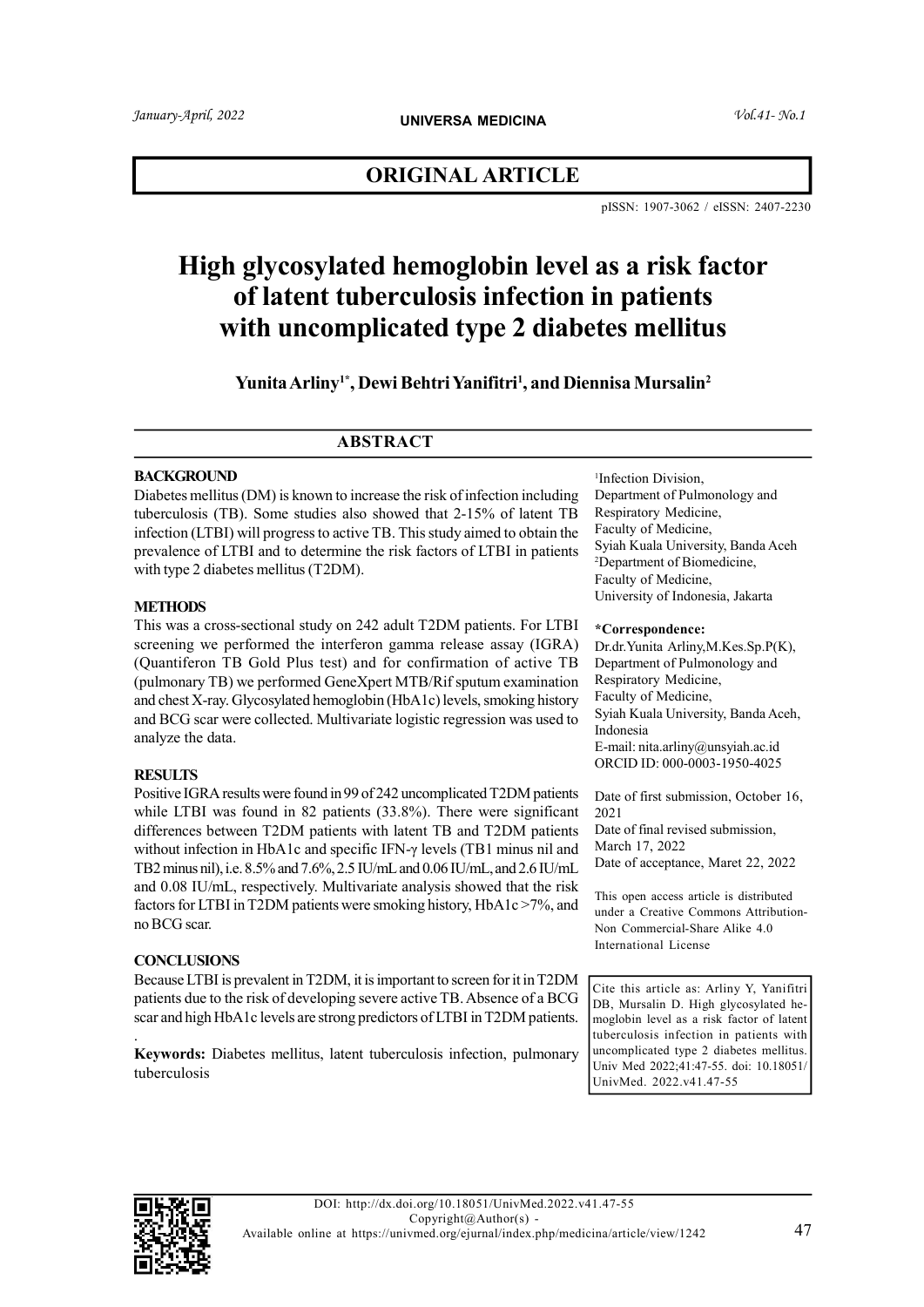### INTRODUCTION

Tuberculosis (TB) is a global public health emergency. In 2018, Indonesia had an estimated TB incidence of 316 per 100 000 population, or a total of 845,000 cases, and a mortality of 37 per 100 000 population or 98,000 deaths from TB. At the provincial level, in 2018, five provinces contributed to 57% of total new and relapse notifications, i.e. West Java (105,794 cases), East Java (71,791), Central Java (65,014), DKI Jakarta (41,441) and North Sumatra  $(35,035)$ .<sup>(1)</sup> The primary Mycobacterium tuberculosis infection will develop into TB disease in 5–10% of individuals and in the remaining 90–95% into latent tuberculosis. The latter is important because individuals with latent infection may progress to active TB at any moment, even years after the primary infection.(2) A previous study reported that diabetes mellitus (DM) is known to have a 3 times greater risk of being infected with TB and that the TB rate in DM is higher than in the general population.(3) In the 2017 WHO report on estimated DM-TB burden, Indonesia ranked second as the country with the highest TB burden and fifth as the country with the highest number of DM patients in the world, so the relationship between DM and TB is important in TB endemic countries as well as countries with an increasing prevalence of DM.(4)

Although there is a known association between active TB and type 2 DM (T2DM), it is not clear how high the prevalence of LTBI in T2DM is and whether this T2DM increases the risk of developing LTBI. Identifying latent TB in T2DM patients is an important measure to prevent reactivation of TB into active TB.

A cross-sectional study involving 299 adult T2DM patients showed no significant difference in smoking status, duration of smoking, duration of T2DM, and HbA1c level, between LTBI and non-LTBI subjects.<sup>(5)</sup> In contrast, a different cohort study in Egypt involving 102 T2DM patients showed that age and HbA1c level are strong predictors of LTBI in T2DM.(6) However,

studies investigating the link between DM and LTBI are scarce and heterogeneous. $(7)$  Up until now, there have not been a global consensus or special recommendation in Indonesia on performing latent TB screening in DM patients, making it difficult to find data on prevalence and risk for reactivation and therapeutic recommendations for prevention. Therefore, we conducted this study to determine the risk factors of LTBI in patients with type 2 diabetes mellitus (T2DM).

#### METHODS

#### Study Design

This was an analytical observational study that was conducted in 2 steps. The first step was to obtain the prevalence of latent TB infection (LTBI) in DM patients and the second was to obtain the risk factors of LTBI in DM patients. The study was performed at the Outpatient Clinic for Endocrinology, Metabolism, and Diabetes at the National General Hospital Dr. Cipto Mangunkusumo (RSCM) and at the Integrated Diabetic Outpatient Clinic, Pulmonary Clinic, Persahabatan Hospital, from December 2017 to January 2019.

#### Research subjects

The subjects were adult patients (age >18 years) with type 2 DM (T2DM) and the inclusion criteria were type 2 DM patients without complications who had been diagnosed for >1 year and were willing to participate in the study, as evidenced in writing by signing the informed consent form after receiving the researcher's explanation and reading the explanation sheet about the study. Patients were excluded if they were pregnant and/or lactating, had been diagnosed with cancer, kidney and liver disorders, or were on immune-modulatory medications.

#### Sample size determination

The sample size was calculated based on the prevalence of 21.6% previously reported in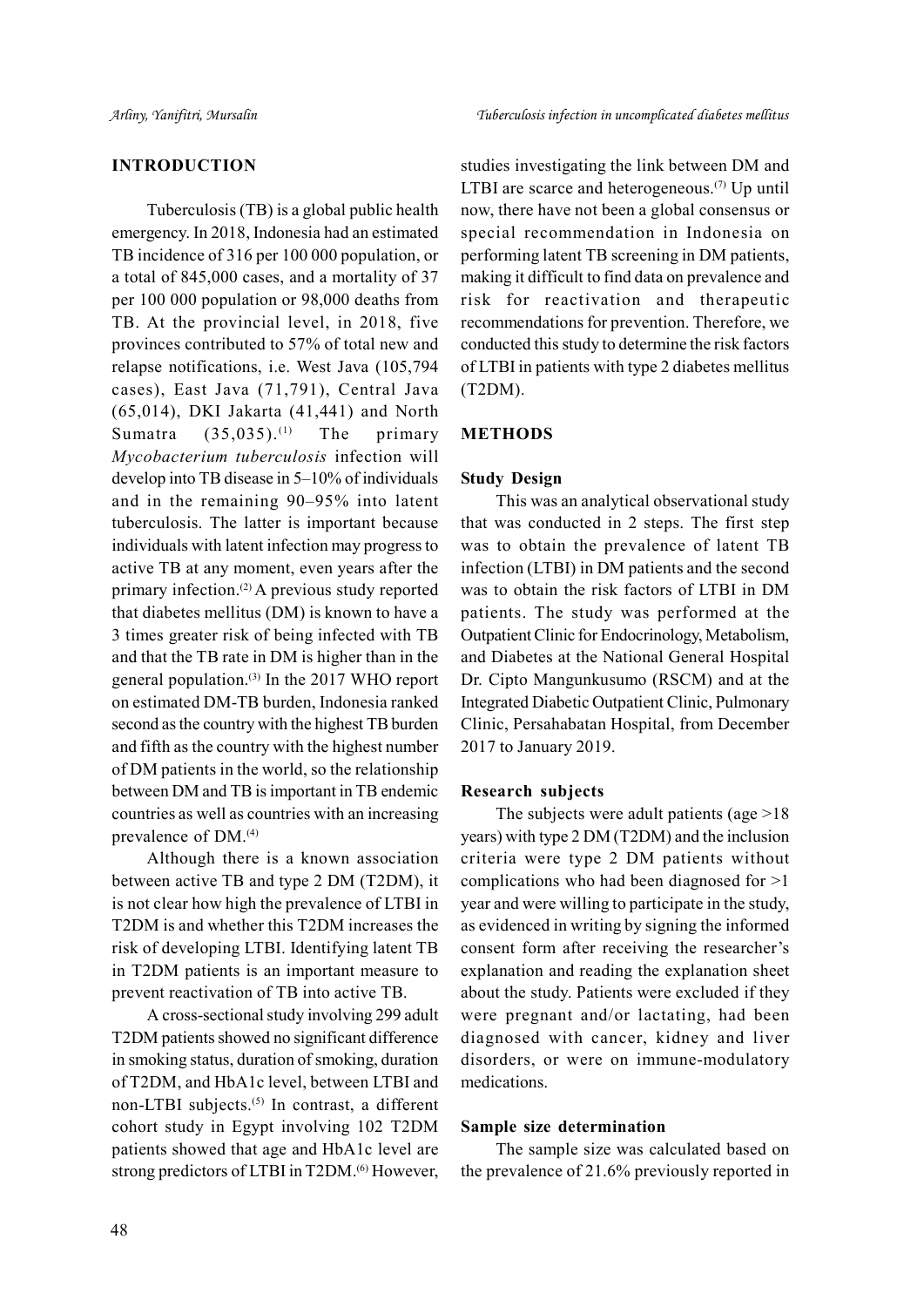a study on LTBI prevalence among diabetic patients in Egypt.<sup>(6)</sup> Using a precision of 5% at the 5% significance level, a total of 248 subjects was found to be required after assuming a nonresponse rate of 10%. The sample size was determined using a formula for sample size for prevalence of LTBI in diabetes patients, with an accuracy and type I error of 5%; we found that the total number of patients with T2DM who were to be screened for latent TB was 248. There were 6 patients who were excluded because they did not return to undergo GeneXpert MTB/Rif sputum examination.

#### Data collection

The subjects were taken by consecutive sampling. Subjects who met the inclusion criteria underwent a general physical examination of vital signs and the lungs. After that, the research subjects were interviewed using a study questionnaire that had been prepared to obtain data on persons with T2DM, namely age, gender, length of time with T2DM, glycosylated hemoglobin (HbA1c) levels, levels of fasting plasma glucose (FPG), 2-hour post-prandial plasma glucose (PPPG) and data on risk factors for TB infection, namely history of BCG vaccination, presence of BCG scars, BMI, smoking history, alcohol history, history of contact with active TB patients, and symptoms of active TB. Assessment of nutritional status was carried out by anthropometric examination to assess body mass index (BMI) by measuring weight and height. BMI assessment is by dividing body weight (kg) by height in meters squared. The duration of diabetes diagnosis (years) in this study is based on the TANDEM study which divides the duration of diabetes into three categories, namely less than 5 years, 6-15 years and more than 15 years. TANDEM is a multicenter prospective study with field sites in Peru, Romania, South Africa and Indonesia, countries with diverse healthcare systems and population demographics, but all with a relatively high burden of tuberculosis and an increasing prevalence of DM.(8)

#### QuantiFERON blood test

For examination of latent TB with the QuantiFERON test (QFT), from each of the subjects 4 mL of venous blood was taken and 1 mL was put into each of 4 QFT tubes. The four tubes were then incubated at 37°C for 16"24 hours, then centrifuged, and the second stage was by ELISA examination. The QFT-Plus test is said to be positive if the IFN- $\gamma$  level is <0.35 IU/mL

Furthermore, the subjects were asked to have a chest X-ray and each was given two sputum pots to collect sputum. The sputum used was morning sputum. The sputum pot that had been returned by the subjects was then sent in a bag containing a Blue Ice pack to the laboratory for Xpert MTB/Rif examination. The chest Xray examination was carried out with the patient in the postero-anterior (PA) thoracic position at the radiology installation of the hospital and the resulting radiograph was read and interpreted by the radiology specialist on duty at that time.

#### Test for latent tuberculosis

The subjects were diagnosed with LTBI if the QFT-Plus test gave a positive result, the Xpert MTB Rif sputum examination was negative, and the chest X-ray was normal. If the QFT-Plus result was positive/negative/indeterminate, the results of the Xpert MTB Rif sputum examination were positive, and the chest X-ray was positive for TB, the study subject was diagnosed as having active TB. If the subjects obtained negative QFT-Plus results and the Xpert MTB/Rif sputum was negative, then the subjects were diagnosed as T2DM without TB infection.

We performed a risk factor assessment from the results of the QFT-Plus test. The subjects were divided into 2 groups, namely the positive and negative interferon gamma release assay (IGRA) groups. Then, data were collected regarding risk factors for LTBI including signs and symptoms of TB (cough, coughing up of blood, shortness of breath, chest pain, fever, weight loss, night sweats), history of BCG vaccination, presence of BCG scarring, history of contact with active TB patients, duration of contact, DM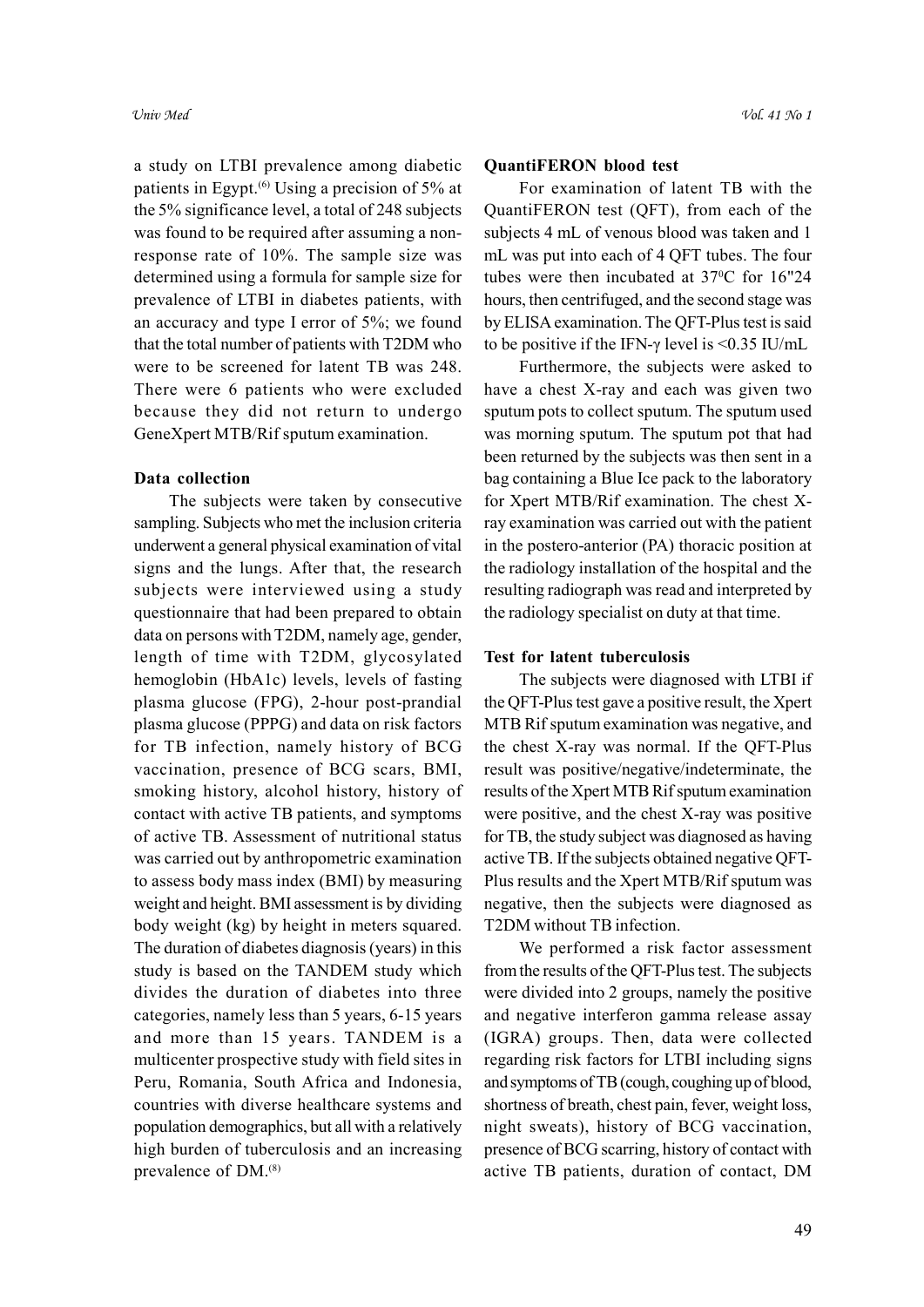duration, smoking history, alcohol history and for laboratory analysis measurement of HbA1c.

#### Statistical Analysis

The descriptive data in numeric form was presented as mean and standard deviation, whereas the nominal data was given as percentages. Bivariate analyses were performed to compare several variables between the two IGRA groups. Multiple logistic regression analysis was done to obtain adjusted OR (aOR) and 95% confidence interval. Data analysis was performed using Statistical Program for Social Sciences (SPSS) for Windows, version 24.

#### Ethical clearance

The study protocol was approved by the Ethics Committee, Universitas Indonesia, under number 17-07-0649 and ethical clearance number 610/UN2.F1/ETIK/2017.

## **RESULTS**

#### Study Subjects

The subjects of the T2DM study consisted of 242 persons, with the majority being of the female sex, namely 147 subjects (60.7%). The largest age group was the age group of 60 years with 115 subjects (47.5%). The highest number of married subjects was 203 (83.9%) and the most frequent occupation was housewife, at 92 persons (38%). All T2DM subjects without a history of TB had had diabetes for an average of 10 years. The duration of diabetes (years) in this study are based on the TANDEM study which divides the duration of diabetes into three categories, namely less than 5 years, 6-15 years, and more than 15 years. Other variables are shown in Table 1.

Latent TB screening was carried out using IGRA QuantiFERON TB Gold Plus examination, Xpert MTB/Rif examination, and chest X-ray to eliminate active TB. From the examinations, we found 99 subjects (40.9%) with positive IGRA. There were 82 subjects with positive IGRA who met the criteria for latent TB, namely no clinical signs and symptoms of TB, negative MTB sputum Table 1. Sociodemographic characteristics and several risk factors of the subjects (n=242)

| <b>Characteristics</b>         | n (%)            |
|--------------------------------|------------------|
| Sex                            |                  |
| Male                           | 95 (39.3)        |
| Female                         | 147(60.7)        |
| Age (years)                    |                  |
| $<$ 40                         | 13(5.4)          |
| $40 - 49$                      | 28 (11.6)        |
| 50–59                          | 86 (35.5)        |
| $\geq 60$                      | 115 (47.5)       |
| Marital status                 |                  |
| Married                        | 203 (83.9)       |
| Widow/widower                  | 33 (13.6)        |
| Unmarried                      | 6(2.5)           |
| Profession                     |                  |
| Unemployed                     | 13(5.4)          |
| Housewife                      | 92 (38.0)        |
| Employee                       | 77 (31.8)        |
| Retiree                        | 60 (24.8)        |
| History of alcohol consumption |                  |
| Yes                            | 3(1.2)           |
| No                             | 228 (94.2)       |
| Ex-drinker                     | 11 $(4.5)$       |
| History of TB contact          |                  |
| Yes                            | 28 (11.5)        |
| N <sub>o</sub>                 | 133 (55.0)       |
| Unclear                        | 81 (33.5)        |
| History of smoking             |                  |
| Smoker                         | 24 (9.9)         |
| Non-smoker                     | 173 (71.5)       |
| Ex-smoker                      | 45 (18.6)        |
| HBA1c $(\% )$                  |                  |
| $<$ 7                          | 94 (38.8)        |
| 7–9.9                          | 108 (44.6)       |
| $\geq 10$                      | 40 (16.6)        |
| <b>BCG</b> vaccination         |                  |
| Yes                            | 40 (16.6)        |
| No.                            | 26 (10.7)        |
| Unclear                        | 176 (72.7)       |
| <b>BCG</b> scar                |                  |
| Yes                            | 135 (55.8)       |
| No                             | 107(44.2)        |
| TB symptoms*                   |                  |
| Yes                            | 27 (11.2)        |
| No                             | 215 (88.8)       |
| BMI                            |                  |
| $<$ 18.5                       |                  |
|                                | 5(2.1)           |
| $18.5 - 22.9$                  | 69 (28.5)        |
| $23.0 - 24.9$                  | 65(26.9)         |
| $\geq 25.0$                    | 103 (42.5)       |
| IGRA                           |                  |
| Positive                       | 99 (40.9)        |
| Negative                       | 143 (59.1)       |
| IFN-γ                          |                  |
| TB1 minus nil                  | $0.4(0.0-10.0)$  |
| TB2 minus nil                  | $0.18(0.0-10.0)$ |
| Xpert MTB/Rif*                 |                  |
| MTB detected                   | 1(0.4)           |

Data presented as n (%) except for IFN-γ [median (min-max); HbA1c: glycosylated hemoglobin; BCG: Bacille Calmette-Guérin; BMI: body mass index; IGRA: interferon-gamma release assay; IFN: interferon gamma; Xpert: Xpert MTB/Rif: Mycobacterium tuberculosis and resistance to rifampin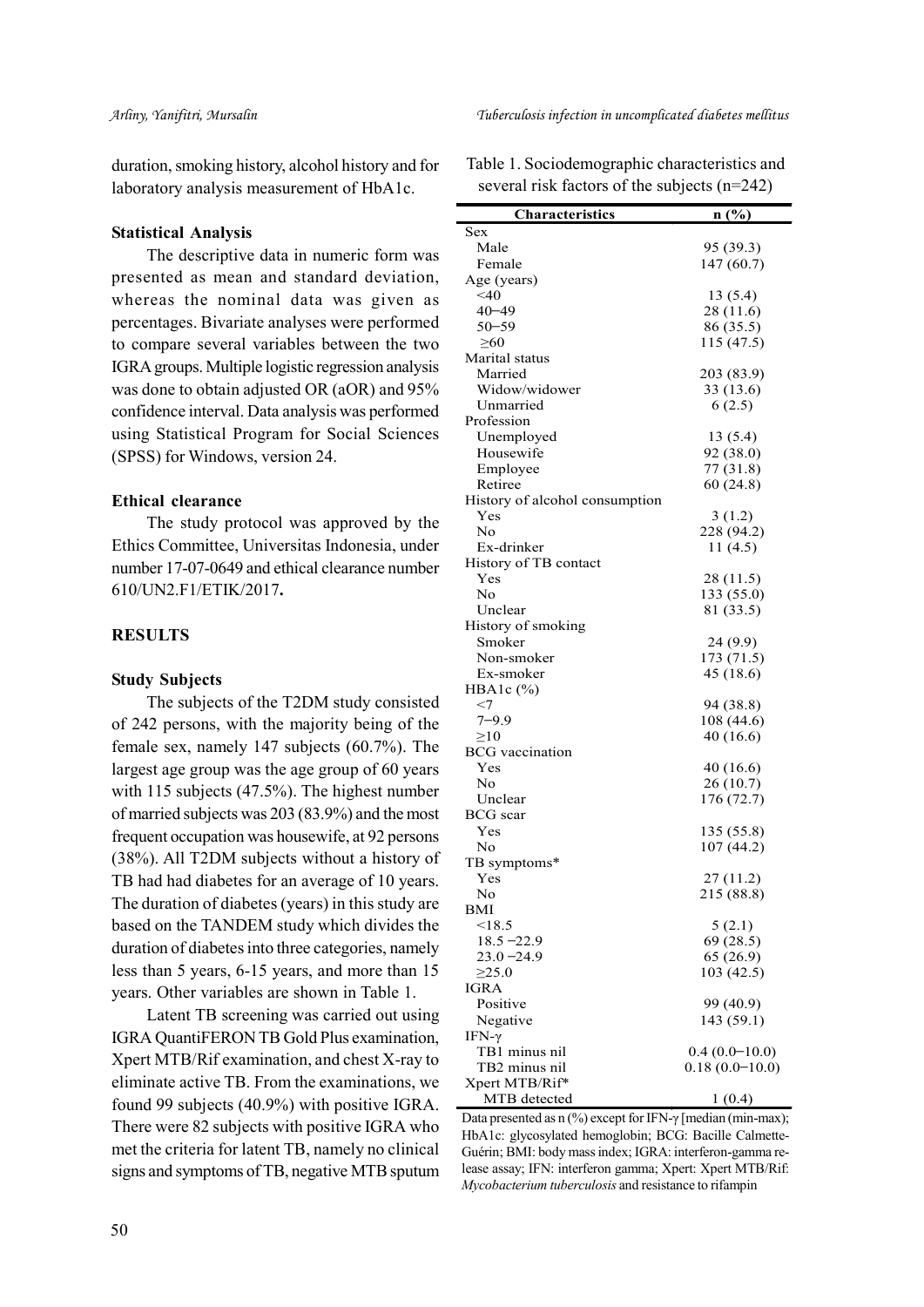and normal chest X-ray. Only 1 subject (0.4%) was identified with active TB from the result of GeneXpert MTB/Rif sputum examination (MTB positive and no rifampicin resistance). None of the latent TB subjects had clinical symptoms and chest X-ray suggestive of TB or a positive GeneXpert MTB/Rif sputum examination. There were 105 subjects (43.4%) without clinical TB symptoms, who had negative IGRA, negative Xpert MTB/Rif sputum test, and normal chest X-ray.

There was no significant difference in history of TB contact between the two groups  $(p = 0.535)$ . The presence of a BCG scar was found in different proportions in each group. There was no significant difference in BCG scar presentation between LTBI subjects and subjects

without TB infection  $(p=0.063)$ . The numbers of smokers and ex-smokers in LTBI subjects were greater than in subjects without TB infection. There was a significant difference in history of smoking between the LTBI group and the group without TB infection (p=0.020).

The value of HbA1c also showed an increasing pattern in the non-TB infection and LTBI groups at 7.6% and 8.5%, respectively. The proportion of subjects with HbA1c >10% was found to be significantly greater in latent TB subjects compared to those without TB infection (p=0.002). The subjects with obese BMI but without TB infection had higher BMIs compared to the latent TB group, but there was no significant difference between both groups (p=0.165) (Table 2).

| <b>Variables</b>             | Latent TB $(n=82)$ | Non Latent TB $(n=160)$ | p value              |
|------------------------------|--------------------|-------------------------|----------------------|
|                              | $n$ (%)            | (%)                     |                      |
| History of TB contact        |                    |                         |                      |
| Yes                          | 9(11.0)            | 11(13.4)                | $0.535^{a}$          |
| N <sub>o</sub>               | 46(56.1)           | 47(57.3)                |                      |
| Unclear                      | 27(32.9)           | 24(29.3)                |                      |
| <b>BCG</b> scar              |                    |                         |                      |
| Yes                          | 41 $(50.0)$        | 53 (64.6)               | $0.063^{\rm a}$      |
| N <sub>o</sub>               | 41 $(50.0)$        | 29(35.4)                |                      |
| History of smoking           |                    |                         |                      |
| Smoker                       | 16(19.5)           | 9(10.9)                 | $0.020$ <sup>a</sup> |
| Ex-smoker                    | 10(12.1)           | 5(6.2)                  |                      |
| Non-smoker                   | 56 (68.2)          | 68 (82.9)               |                      |
| Duration of diabetes (years) |                    |                         |                      |
| $\leq 5$                     | 20(24.3)           | 22(26.8)                | $0.831^{a}$          |
| $6 - 15$                     | 41 $(50.1)$        | 35(42.6)                |                      |
| $>15$                        | 21(25.6)           | 25(30.6)                |                      |
| $HbA1c(\%)$                  |                    |                         |                      |
| $<$ 7                        | 22(26.8)           | 35(42.6)                | $0.002^{\rm a}$      |
| $7 - 9.9$                    | 43(52.5)           | 37(45.2)                |                      |
| $\geq 10$                    | 17(20.5)           | 10(12.2)                |                      |
| BMI $(kg/m2)$                |                    |                         |                      |
| < 18.5                       | 5(6.1)             | 1(1.2)                  | $0.165^{\rm a}$      |
| $18.5 - 22.9$                | 21(25.6)           | 23(28.2)                |                      |
| $23.0 - 24.9$                | 21(25.6)           | 18(21.9)                |                      |
| $\geq$ 25.0                  | 35(42.7)           | 40(48.7)                |                      |
| IFN-γ                        |                    |                         |                      |
| TB1 minus nil                | $2.5 \pm 2.4$      | $0.06 \pm 0.1$          | < 0.0001             |
| TB2 minus nil                | $2.6 \pm 2.4$      | $0.08 \pm 0.1$          | < 0.0001             |

Table 2. Comparison of several risk factors between patients with and without latent tuberculosis

Data is presented as n (%) except for IFN-γ as mean±SD; <sup>a</sup>: Chi square; <sup>b</sup>: t-test; HbA1c: glycosylated hemoglobin; BCG: Bacille Calmette-Guérin; BMI: body mass index; IFN: interferon gamma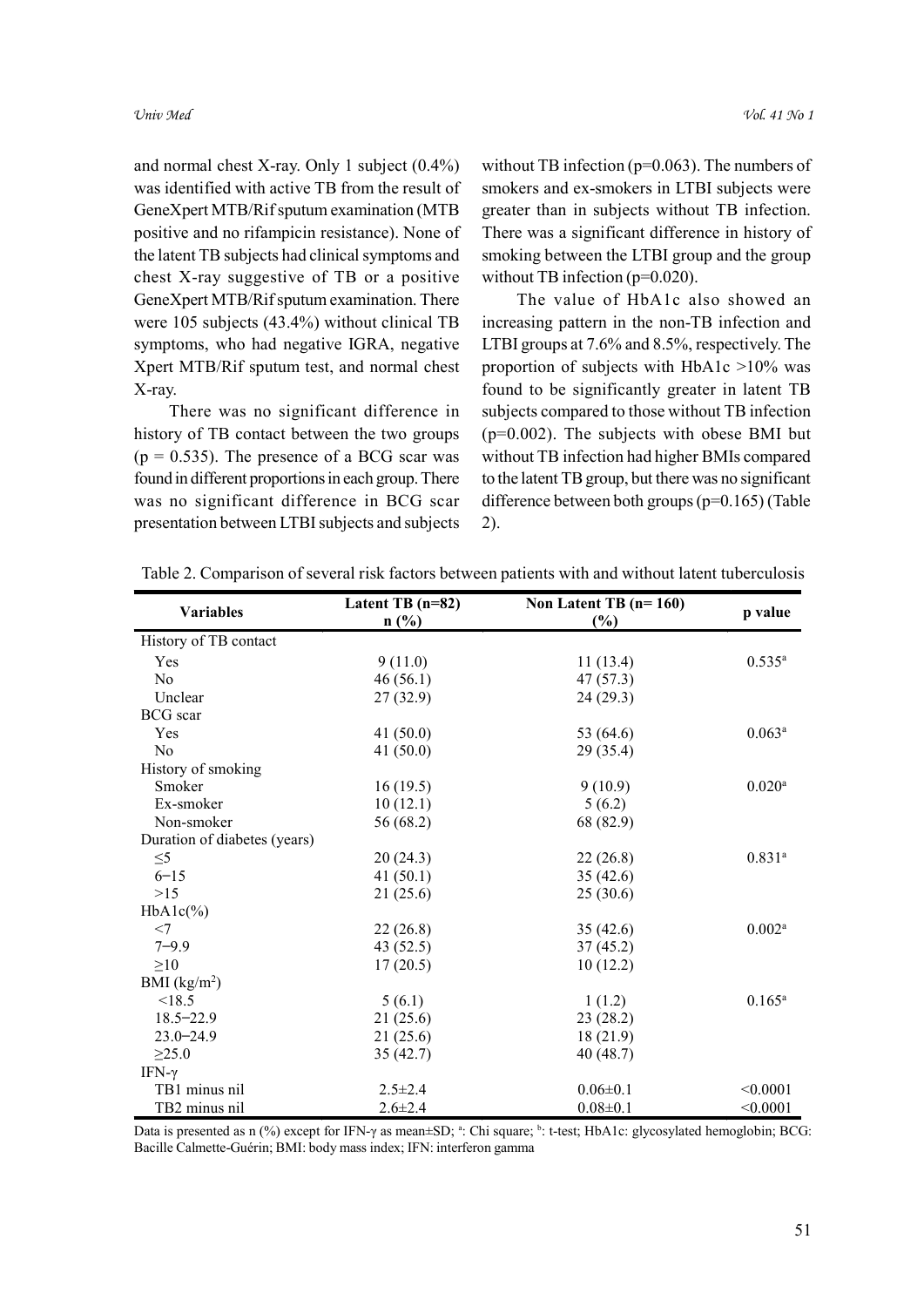| Parameter      | ЭR    | aOR   | 95 % CI           | p value |
|----------------|-------|-------|-------------------|---------|
| <b>Smokers</b> | 0.904 | 2.469 | $1.151 - 5.295$   | 0.031   |
| $HBA1C > 7\%$  | 0.756 | 2.130 | $.074 - 4.225$    | 0.020   |
| No BCG scar    | 0.678 | 1.970 | 3.773<br>$.029 -$ | 0.041   |

Table 3. Multivariable logistic regression analysis of factors associated with LTBI in the T2DM subjects (n=242)

OR: odds ratio; aOR: adjusted odds ratio; CI: confidence interval; HBA1C: glycosylated hemoglobin; BCG: Bacille Calmette-Guérin

After multivariate analysis, we found only history of smoking, BCG scar, and HbA1c value as influencing variables for LTBI in T2DM.

Table 3 shows that history of smoking (smokers and ex-smokers) had a significant correlation with risk of LTBI in T2DM patients and was 2.5 times higher (aOR 2.47; CI 95% 1.151 6 5.295). Subjects with HbA1c value of >7% had a 2.1 times risk (aOR 2.13; CI 95% 1.074-4.225), and those lacking a BCG scar had a 2 times higher risk to become active TB (OR1.97; CI 95% 1.029-3.773).

#### DISCUSSION

Of 242 T2DM subjects without TB history, 82 subjects had LTBI (33.9%) and 1 subject active TB (0.4%), based on a positive GeneXpert MTB/Rif sputum examination. The obtained prevalence for LTBI in DM was similar to what Koesoemadinata et al.<sup>(9)</sup> found. Our result was lower than that of a study in Mexico (51%) with an almost similar population, but higher than that of studies in Singapore (28.2%) and Malaysia (28.5%). Only 1 active TB patient was found in the present study, which is similar to that of a study by Leow et al.,<sup>(10)</sup> which only found 1 active TB patient among 220 patients screened for TB. A systematic review by Workneh et al.<sup>(11)</sup> mentioned that the TB prevalence in the DM population ranged between 0.38 6 14% with a median of 4.1%. Zheng et al.<sup> $(12)$ </sup> found that the TB prevalence in the DM population of China ranged from 0.3 6 0.8. The lower prevalence in our study compared to Koesoemadinata et al.<sup>(9)</sup> may be because of the different study locations. West Java is the province with the highest TB prevalence in Indonesia while Jakarta is only number four. This surely may have affected the TB exposure.

The proportion of LTBI subjects with a smoking history showed that there were more non-smokers than ex-smokers and active smokers, but compared to the non-TB infection group, the LTBI group had more subjects with a history of smoking. We already know that smoking had an obvious relationship with increases in the risk of TB infection, active TB, relapse during TB treatment, and death from TB. Smoking affects the important biological defense mechanism against early TB infection and active TB. This includes abnormalities in airway secretion clearance, lowered function of lung macrophages, and decrease in IFNγ and TNF-α production. Smoking aggravates TB infection and increases the risk for active TB.(13) Some systematic reviews and meta-analyses had reported a correlation of cigarette smoke exposure with TB infection, active TB, and death from TB. Nicotine in cigarettes works through  $\alpha$ 6nicotinic receptors which will reduce the production of TNF-α by macrophages to prevent protection against TB and increase the progress of TB infection. Cigarette smoke also will reduce the secretion of IL-12, IFN-γ, and TNF- $α$  to prevent granuloma formation. This will cause an increase in the risk for TB infection which will later on develop into active TB.<sup>(13,14)</sup> A crosssectional study in China also showed that smoking is a risk factor for LTBI especially in older smokers and that the risk was correlated with the number of cigarettes, while quitting smoking was closely related to successful LTBI therapy.<sup>(15)</sup> Detection of LTBI showing false negative IGRA results is more frequent in smokers than in nonsmokers. Smoking also causes delayed sputum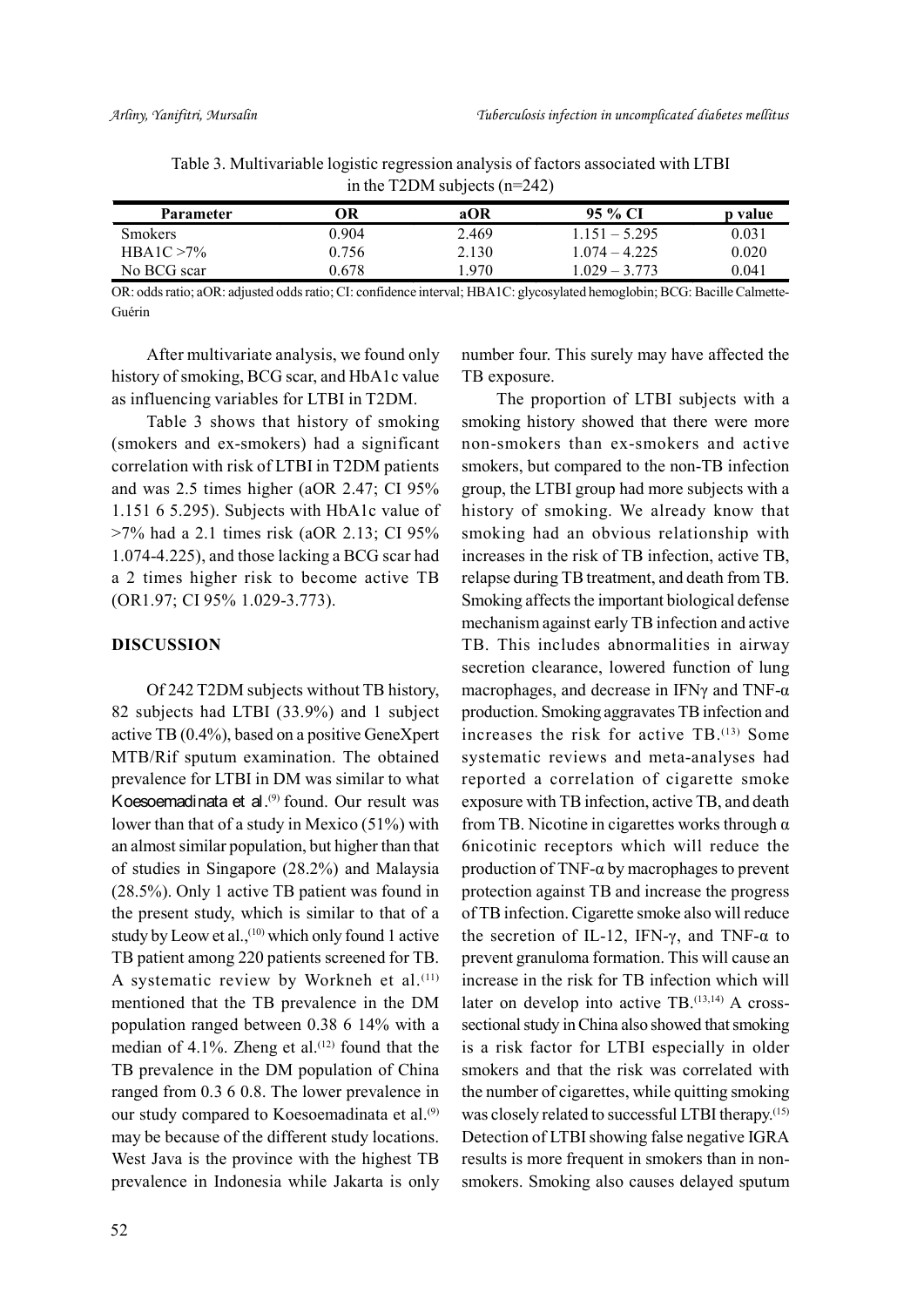conversion which prolongs therapy.(13,14) Exposure to cigarette smoke whether first-hand or secondhand smoking is related to the risk of TB infection and can cause active TB. A study by Bai et al.<sup>(16)</sup> showed that Taiwan had a relative risk of 5.61 for positive microscopic sputum examination in TB smokers with DM than in TB non-smokers without DM. Therefore TB-DM comorbidity is in general presumably more often found in smokers than in non-smokers.

Hemoglobin A1c is a product of glucose binding to hemoglobin (Hb) in erythrocytes. Examination of this parameter is a gold standard examination to evaluate control of blood glucose. Generally, the half-life of Hb is approximately 3- 4 months so the value of HbA1c reflects the control of blood glucose over a long period of time. Based on the American Diabetes Association Complete Guide to Diabetes, (17) HbA1c has been approved as the glycemic control measurement parameter in DM patients. The level of diabetic control in our study as measured by HbA1c showed uncontrollable diabetes in LTBI subjects. Martinez et al. $(18)$  in their study found the mean of HbA1c in TB diabetic subjects to be 7.5, which is lower than the 8.5% in our study, which shows that an HbA1c value of >7% is correlated with the incidence of LTBI in DM patients. Our study is in line with a meta-analysis by Chen et al.<sup>(19)</sup> who concluded that the TB prevalence will increase by 2.05 times in patients with an HbA1c of >7% compared to patients with an HbA1c of <7%. An epidemiological study in America also showed that patients with poor glycemic control had a 2.2 times higher risk of latent TB infection than had patients without diabetes. The high HbA1c level shows poor glycemic control and is correlated with an increased risk of diabetic complications which further increases the risk for TB infection. The effect of the increase in HbA1c level on the natural and adaptive immune system has been known from some studies. HbA1c is related to a receptor for advanced glycation end product (RAGE). Among the functions of RAGE is participating in the control of T cell activation and

differentiation. One study showed that an elevated HbA1c level might be a factor contributing to Hb structural modifications in diabetics, which may have deleterious effects linked to the pathological complications of type 2 diabetes mellitus. (20) Reaching glycemic control in countries with a high diabetic burden in Asia is quite difficult due to the lack of optimum health facilities, poor education, and great economic disparity. A 5-year survey of 11,799 diabetes patients, among whom 5,888 were from Asia, showed that only 20–30% had an HbA1c of <7%.(21) The Diabcare-Asia project performed a cross-sectional study and reported that among 24,317 diabetic patients from Bangladesh, China, Indonesia, Malaysia, Philippines, Singapore, South Korea, Sri Lanka, Taiwan, Thailand, and Vietnam, 55% had an HbA1c value of >8%.(11) Poor glycemic control in Asian diabetes patients, including those from Indonesia, is an important factor in the development of LTBI and also the reactivation of latent TB in patients with DM. Gomez et al.<sup>(22)</sup> in their study showed that attachment to and ingestion of M. tuberculosis by monocytes in DM subjects were lower compared to non-DM subjects. Multivariate analysis showed poor glycemic control as measured by HbA1c and FBG as predictive factors for the low interaction between *M. tuberculosis* and monocytes.

Our study showed that the absence of a BCG scar affected the incidence of latent TB in type 2 DM. This result is in line with the study by Lin et al.(23) which reported that the presence of a BCG scar protected T2DM patients against LTBI. The study by Chen et al.<sup>(24)</sup> also showed that BCG vaccination is a protective factor against latent TB. Some studies showed similar results and found that the effectivity of BCG vaccine protectivity towards TB infection was 59%.(25)

The present study has some limitations including the fact that some misleading factors such as uncontrollable socioeconomic and environmental factors which might be correlated with DM affect the measurement of LTBI risk. However, the present study used the Quantiferon TB Gold Plus test which is the latest generation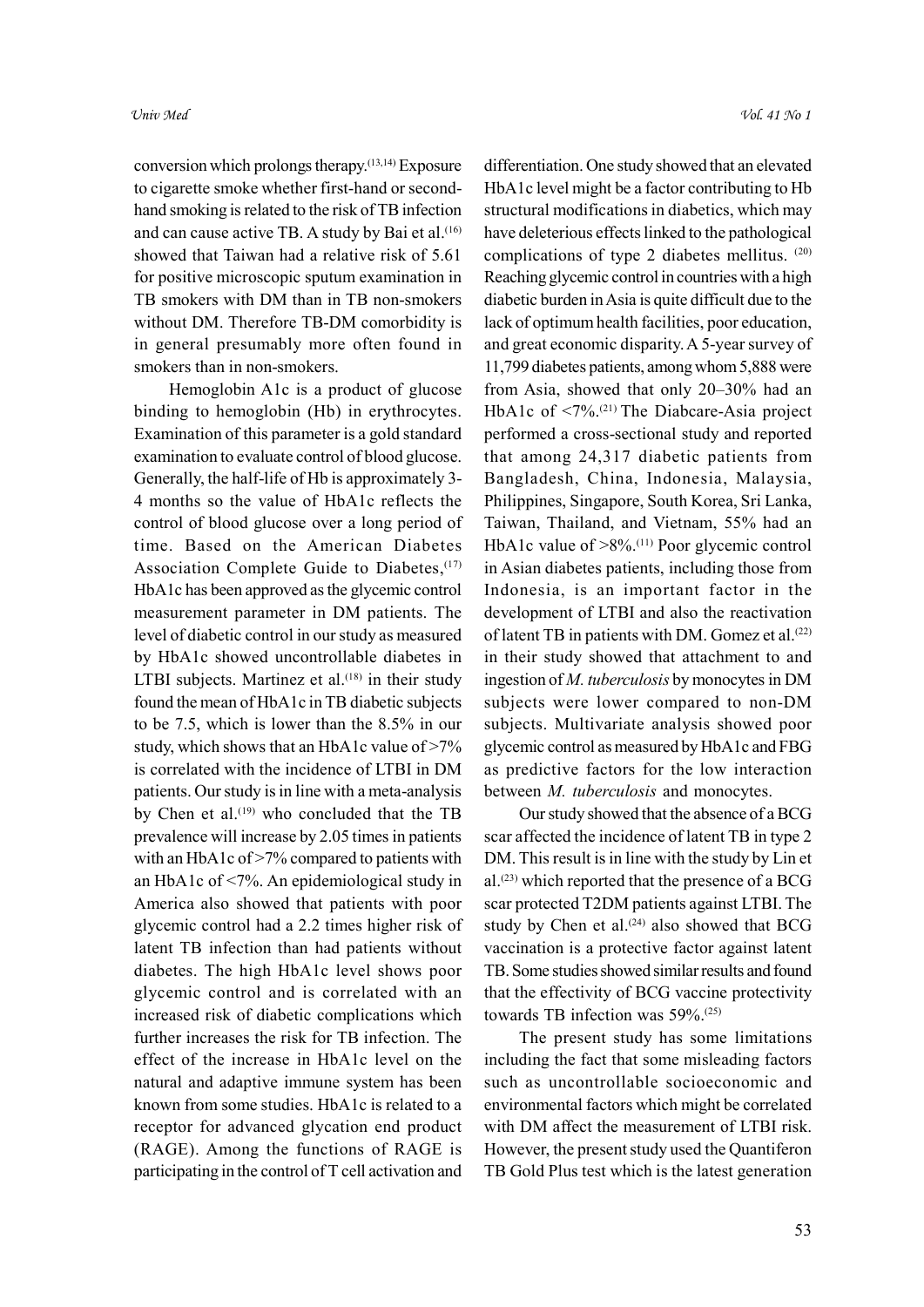of IGRA for measuring IFN-γ not only from CD4 but also from CD8, so that the reduced sensitivity in T2DM can be managed. The clinical implication of our study is the increased awareness of T2DM patients in the future, because they have a high risk of LTBI. A longitudinal study is therefore required to identify the predictive value of HbA1c for progression to active TB in patients with DM.

## **CONCLUSION**

This study demonstrated that a high HbA1c level is a risk factor of LTBI in patients with T2DM from a geographic area that has a high incidence of TB. It is important to perform TB screening in DM patients due to the high risk for LTBI and progression to active TB.

## CONFLICT OF INTEREST

The authors have no financial or personal conflicts of interest in the present study.

#### ACKNOWLEDGEMENTS

The authors thank the participants for their cooperation until the completion of the study.

#### **CONTRIBUTORS**

YA contributed to the conception of the study, data collection and final approval of the version to be published. DB contributed to data analysis and interpretation. D contributed to drafting the manuscript. All authors have read and approved the final manuscript. -0

#### **REFERENCES**

- 1. Kementrian Kesehatan Republik Indonesia. The Republic of Indonesia joint external monitoring mission for tuberculosis; 2020.
- 2. Salgame P, Geadas C, Collins L, Jones-López E, Ellner JJ. Latent tuberculosis infection - revisiting and revising concepts. Tuberculosis (Edinb) 2015;95:373–84. doi:10.1016/j.tube.2015.04.003.
- 3. Jeon CY, Murray MB. Diabetes mellitus increases the risk of active tuberculosis: a systematic review of 13 observational studies. PLoS Med 2008;5:1091–101. doi: 10.1371/ journal.pmed.0050152.
- 4. Kementerian Kesehatan Republik Indonesia. Indonesia National TB Program. Current status of integrated community based TB service delivery and the Global Fund work plan to find missing TB cases; 2018.
- 5. Ping PA, Zakaria R, Islam MA, et al. Prevalence and risk factors of latent tuberculosis infection (LTBI) in patients with type 2 diabetes mellitus (T2DM). Int J Environ Res Public Health 2021;18:305. doi: 10.3390/ijerph18010305.
- 6. Agha MA, Yousif M, Shehab-Eldin W, El-Helbawy NG, Moustafa RG, Sweed EM. Latent tuberculosis infection among patients with type 2 diabetes mellitus. Egypt J Chest Dis Tuberc 2020;69:277–83. DOI: 10.4103/ejcdt.ejcdt\_85\_19.
- 7. Lee MR, Huang YP, Kuo YT, et al. Diabetes mellitus and latent tuberculosis infection: a systemic review and metaanalysis. Clin Infect Dis 2017;64:719–27. doi: 10.1093/cid/ciw836.
- 8. van Crevel R, Dockrell HM; TANDEM Consortium. TANDEM: understanding diabetes and tuberculosis. Lancet Diabetes Endocrinol 2014;2:270-72. doi: 10.1016/S2213-8587(14)70011- 7.
- 9. Koesoemadinata RC, McAllister SM, Soetedjo NNM, et al. Latent TB infection and pulmonary TB disease among patients with diabetes mellitus in Bandung, Indonesia. Trans R Soc Trop Med Hyg 2017;111:81–9. doi:10.1093/trstmh/trx015.
- 10. Leow MKS, Dalan R, Chee CBE, et al. Latent tuberculosis in patients with diabetes mellitus: prevalence, progression and public health implications. Exp Clin Endocrinol Diabetes 2014;122:528–32. doi: 10.1055/s-0034-1377044.
- 11. Workneh MH, Bjune GA, Yimer SA. Prevalence and associated factors of tuberculosis and diabetes mellitus comorbidity: a systematic review. PLoS One 2017;12:e0175925. doi: 10.1371/ journal.pone.0175925.
- 12. Zheng C, Hu M, Gao F. Diabetes and pulmonary tuberculosis: a global overview with special focus on the situation in Asian countries with high TB-DM burden. Glob Health Action 2017;10:1264702. doi: 10.1080/16549716.2016.1264702.
- 13. Ernst JD. The immunological life cycle of tuberculosis. Nat Rev Immunol. 2012;12:581–91.
- 14. Wagnew F, Eshetie S, Alebel A, Dessie G, Tesema C, Abajobir AA. Meta-analysis of the prevalence of tuberculosis in diabetic patients and its association with cigarette smoking in African and